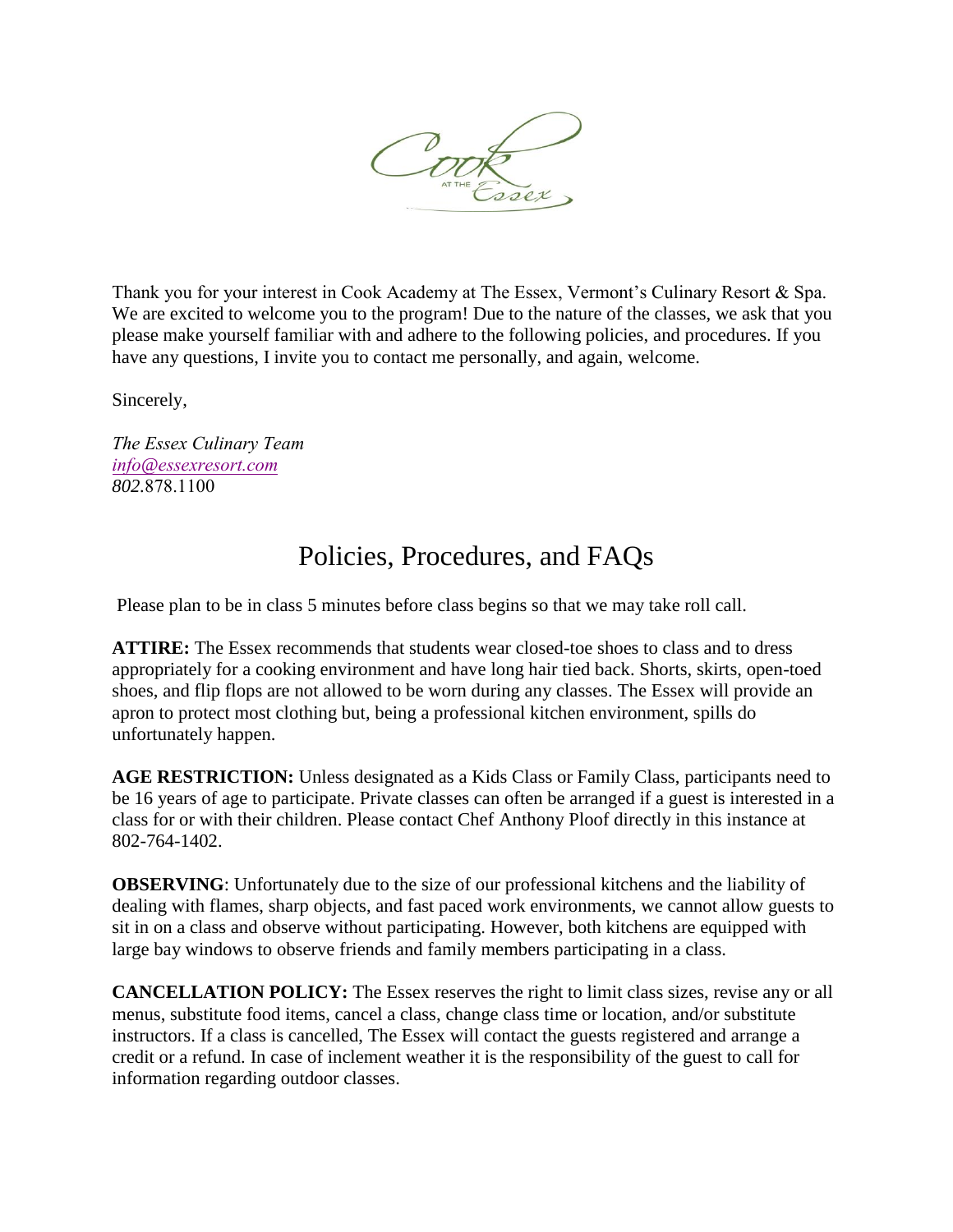Full refunds will be granted if cancellation is received 5 days or more prior to the cooking class or event. Participants withdrawing from classes within 5 days prior to the class will not receive a refund or credit, though you are welcome to send a friend in your place. Exceptions may be made in cases of illness or flight delays. In these instances, registered participants can apply their payment to classes or events taking place within 3 months from the original class or event. Kids Camp Cook is non-refundable after June 1st 2016. All cancellations must be made by phone: 800-727-4295. We will not accept email cancellation.

**WAITING LIST:** If a class has a waitlist, click on the class as you would to register for the class and fill in the requested information. You will not be charged for the class at that time. If a seat for the class becomes available you will be notified by email and you will be able to go back into the registration system and purchase available seats for the class. This is offered on a first come-first serve basis. Please call us at 1-800-727-4295 if you have any additional questions.

**FOOD ALLERGIES AND DIETARY RESTRICTIONS:** The food items that will be prepared in our cooking classes draw from all food groups to create menus of wide and varied flavors. Therefore, in order to provide the full experience to our participants, we cannot always accommodate restrictive diets such as vegan, macrobiotic, low carbohydrate/sugar, gluten- free, lactose intolerant, or individuals with single ingredient allergies such as peanuts, nuts or shellfish. While we recognize that some individuals have very real and life-threatening food allergies and/or severe dietary restrictions, our demonstration cooking class setting does not always allow for us to accommodate those food issues. Class registration confirms your acknowledgment and acceptance of the potential risks associated with food allergies and dietary restrictions and holds harmless The Essex and its owners/agents for any loss, injury or damage; due to allergic reactions that participant may suffer while attending our classes. However, if you are interested in attending one of our classes that includes a sit-down meal, and you have some specific allergies or dietary restrictions, please contact the Essex a minimum of 48 hours prior to class to allow for a chef's choice substitution of items to be eaten during the meal.

**KITCHEN SAFETY:** Participants assume and accept that they will be participating in cooking activities where there is a natural element of risk of injury with kitchen appliances, equipment, knives, allergic reactions, and other participants in the class. When you reserve your cooking class you acknowledge this level of risk to yourself while participating in the activities at The Essex. Bringing your own Alcoholic Beverages is strictly prohibited.

**CHEF INSTRUCTOR GRATUITY:** Gratuities for a job well done are happily accepted, but are not expected. All gratuities are left to guest discretion. Packages and coupons do not include gratuities unless otherwise noted.

**RECIPES:** You will receive a copy of recipes used at the completion of class.